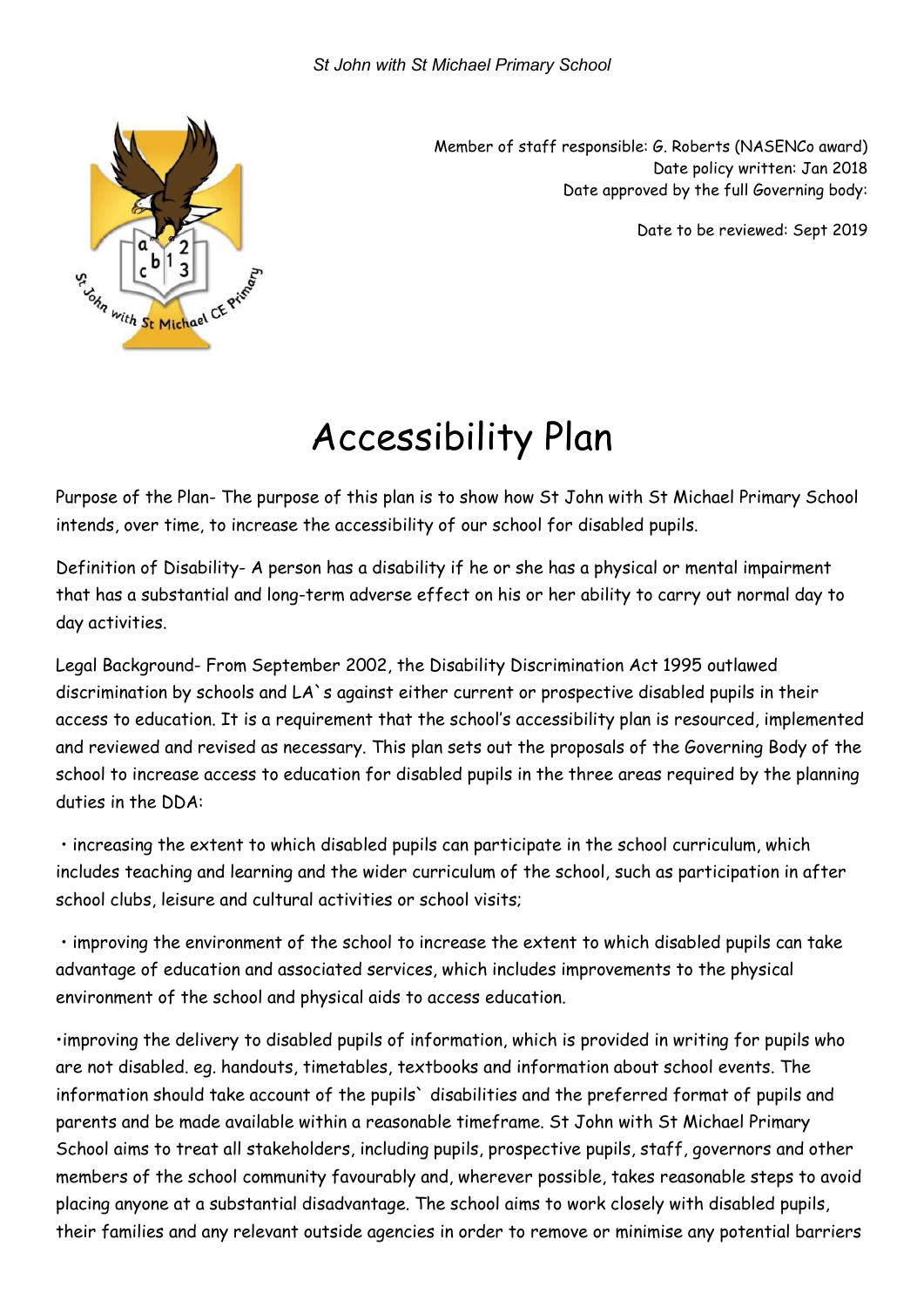to learning, which puts them at a disadvantage, but allows them to learn, achieve and participate fully in school life. The school is active in promoting positive attitudes to disabled people in the school and in planning to increase access to education for all disabled pupils. As part of the school's continued communication with parents, carers and other stakeholders we continually look at ways to improve accessibility through data collection, questionnaires and parental discussions.

Contextual Information- The majority of the school building and playground is accessible for a child in a wheelchair. There is a designated disability parking space.

The Current Range of Disabilities within St John with St Michael Primary School- The school has children with a limited range of disabilities which include Autistic Spectrum Disorder, Talipes and a Visual Impairment. When children enter school with specific disabilities, the school contacts the LA professionals for assessments, support and guidance for the school and parents.

We have some children who have asthma and all staff are aware of these children. Inhalers are kept in the classrooms and a record of use is noted. Some children have allergies or food intolerances/cultural food choices. All medical information is collated and available to staff, on the staff noticeboard, the head teachers' office board and in classrooms. We have competent First Aiders who hold current First Aid certificates. All medication is kept in a central safe and secure place which has easy access for First Aiders and staff members. Administration of Medicines consent forms are filled in by parents outlining the illness and amount and time of medication. All medication that is given is recorded.

| Targets                                                                                    | Strategies                                                                                                    | Outcome                                       | Timeframe |
|--------------------------------------------------------------------------------------------|---------------------------------------------------------------------------------------------------------------|-----------------------------------------------|-----------|
| <b>Equality and Inclusion</b>                                                              |                                                                                                               |                                               |           |
| To ensure that the<br>accessibility Plan<br>becomes an annual item<br>at the FGB meetings. | Clerk to governors to<br>add to list for FGB<br>meetings                                                      | Adherence to<br>legislation.                  | Annually  |
| To improve staff<br>awareness of disability<br>issues.                                     | Review staff training<br>needs. Provide training<br>for members of the<br>school community as<br>appropriate. | Whole school<br>community aware of<br>issues. | On-going  |
| To ensure that all<br>policies consider the<br>implications of<br>disability access.       | Consider during review<br>of policies.                                                                        | Policies reflect current<br>legislation.      | On-going  |

## Accessibility Plan 2017-2018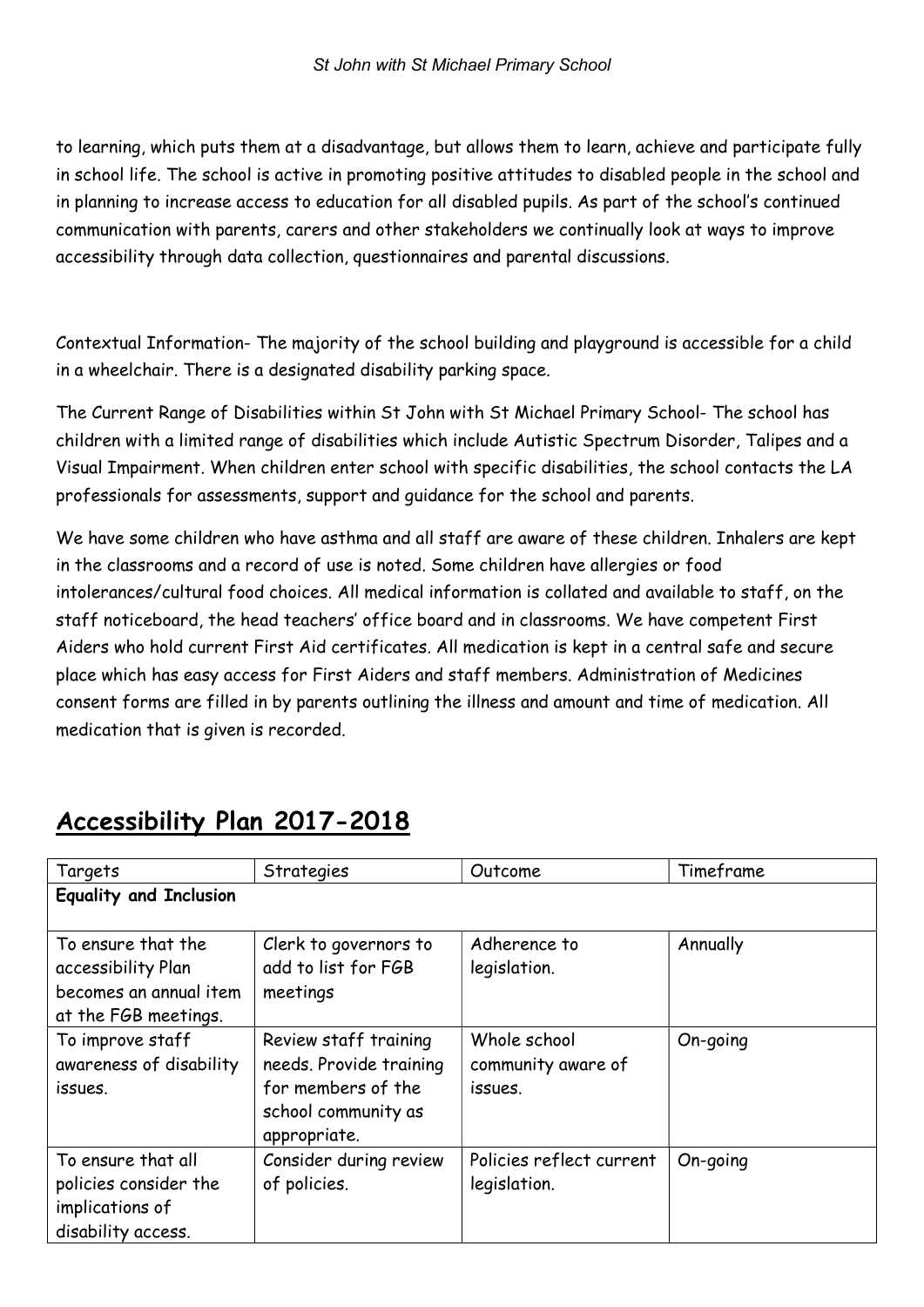| <b>Physical Environment</b>                                                                                                                                                                                      |                                                                                                                                                                      |                                                                                                                                         |                              |  |  |  |
|------------------------------------------------------------------------------------------------------------------------------------------------------------------------------------------------------------------|----------------------------------------------------------------------------------------------------------------------------------------------------------------------|-----------------------------------------------------------------------------------------------------------------------------------------|------------------------------|--|--|--|
| To ensure that, where<br>possible, the school<br>buildings and grounds<br>are accessible for all<br>children and adults and<br>continue to improve<br>access to the school's<br>physical environment<br>for all. | Audit of accessibility<br>of school buildings and<br>grounds by Governors.<br>Suggest actions and<br>implement as budget<br>allows.                                  | Modifications will be<br>made to the school<br>building to improve<br>access.                                                           | On-going                     |  |  |  |
| Curriculum                                                                                                                                                                                                       |                                                                                                                                                                      |                                                                                                                                         |                              |  |  |  |
| To continue to train<br>staff to enable them to<br>meet the needs of<br>children with a range of<br>SEN.                                                                                                         | SENCo to review the<br>needs of children and<br>provide training for<br>staff as needed.                                                                             | Staff are able to<br>enable all children to<br>access the curriculum.                                                                   | On-going.                    |  |  |  |
| To ensure that all<br>children are able to<br>access all out-of school<br>activities. eg. clubs,<br>trips, residential visits<br>etc.                                                                            | Review of out of school<br>provision to ensure<br>compliance with<br>legislation.                                                                                    | All providers of out-of-<br>school education will<br>comply with legislation<br>to ensure that the<br>needs of all children<br>are met. | On-going.                    |  |  |  |
| To provide specialist<br>equipment to promote<br>participation in learning<br>by all pupils.                                                                                                                     | Assess the needs of<br>the children in each<br>class and provide<br>equipment as needed.<br>eg. special pencil grips,<br>headphones, writing<br>slopes etc.          | Children will develop<br>independent learning<br>skills.                                                                                | Reviewed termly by<br>SENCo. |  |  |  |
| To meet the needs of<br>individuals during<br>statutory end of KS2<br>tests.                                                                                                                                     | Children will be<br>assessed in accordance<br>with regular classroom<br>practice, and additional<br>time, use of equipment<br>etc. will be applied for<br>as needed. | Barriers to learning will<br>be reduced or removed,<br>enabling children to<br>achieve their full<br>potential.                         | Annually.                    |  |  |  |
| Written/Other Information                                                                                                                                                                                        |                                                                                                                                                                      |                                                                                                                                         |                              |  |  |  |
| To ensure that all<br>parents and other<br>members of the school<br>community can access                                                                                                                         | Written information<br>will be provided in<br>alternative formats as<br>necessary.                                                                                   | Written information<br>will be provided in<br>alternative formats as<br>necessary                                                       | As needed                    |  |  |  |